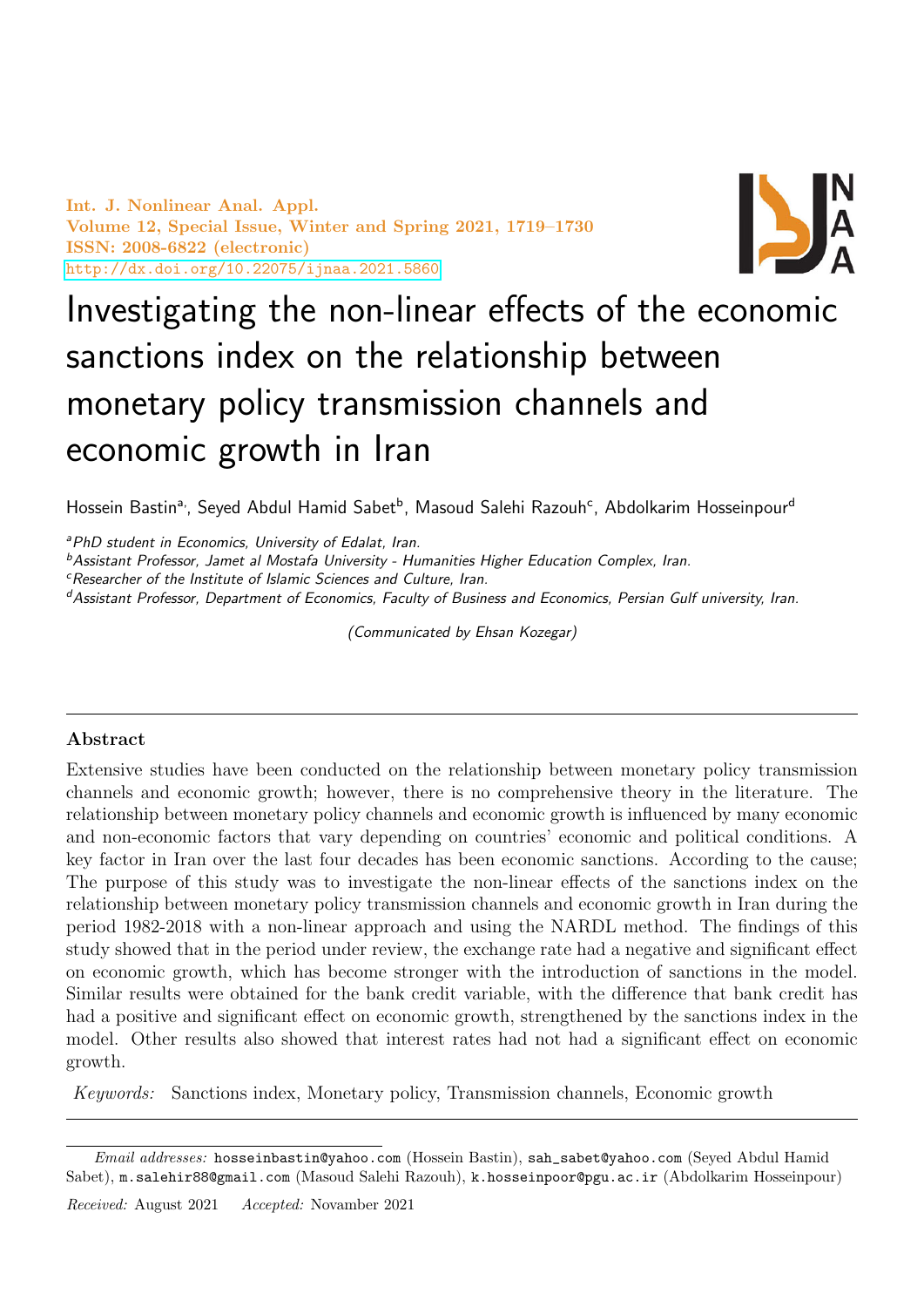# 1. Introduction

Monetary policies and theories of economic growth have evolved rapidly over time and have been dominated by similarities, ambiguities, inconsistencies, and cross-flows [\[4\]](#page-10-0). Monetary policy is considered a combination of measures designed to regulate the value, supply, and cost of money in an economy, according to the expected level of economic activity [\[9\]](#page-10-1) For most economies, monetary policy goals include price stability, the balance of payments, employment promotion, output growth, and sustainable development. Staying consistently ensures price stability Indirect pursuit of other goals, such as economic growth, can only be achieved in terms of price stability and the allocation efficiency of financial markets. The purpose of monetary policy is to ensure that the money supply is at a level that is consistent with the goal of real income growth; To ensure non-inflationary growth [\[28\]](#page-11-0). Theories of economic growth and monetary policy go back to the classical theory of the quantity of money (TQM) [\[7\]](#page-10-2). However, modern theories only in the 1930s, with the Keynesian theory of liquidity preference followed by monetarism. Subsequently, several theories have been at the center of monetary policy analysis for two decades [\[3\]](#page-10-3).

Over the years, monetary policy's short-term and long-term effects on actual variables, especially economic growth, have remained obscure at the research center. Most studies have focused mainly on long-term monetary policy neutrality in developed countries [\[27\]](#page-11-1). The analysis of the effect of monetary shocks through the transmission channels of monetary policy is one of the most critical fundamental discussions in the macroeconomic literature in both Keynesian and neoclassical can be examined [\[9\]](#page-10-1). On the other hand, there are broad variables that affect the transmission channels of monetary policy. One of the most critical factors affecting the channels of monetary policy transmission in Iran has been economic sanctions, which have always had a different impact on monetary policy in recent decades. Researchers, especially in the last two decades, have sought to examine the limitations, economic effects, and effectiveness of sanctions on various sectors of the Iranian economy. Although they argue that sanctions are a means of overcoming war, which in itself has far broader implications, it is nevertheless argued that the consequences of economic sanctions can sometimes be more severe and far-reaching than war and military tensions [\[26\]](#page-11-2). In today's world, economic sanctions have become essential tools for governments to oppose policies, pressure other countries to change course, and gain economic and political concessions in international politics [\[19\]](#page-11-3). They are designed to change the policies of the target country and are seen as a non-violent and somewhat more humane option to avoid military tension and confrontation [\[17\]](#page-11-4). The study of the methods of transmitting the effects of shocks and monetary fluctuations through the various transmission channels that exist on monetary policy in various articles, books, and debates has been considered by analysts. In Iran, due to the economic sanctions factor, the mechanism of monetary policy transfer may be different from other countries. Analysis of monetary policy transmission channels is one of the critical issues in the macro area, which has many policy implications for decision-makers in this area. To achieve monetary policy goals effectively and purposefully, it must clearly understand the transfer mechanisms of practical factors. The money transfer mechanisms explored in this study are interest rates, credits, and exchange rates. Research has been conducted on the impact of monetary policy on macroeconomics in Iran.

Nevertheless, distributive effects, including non-linear effects and other influential factors such as economic sanctions, have not been empirically and extensively explored empirically. Given that the impact of monetary policy on economic growth occurs through many transmission channels, which may sometimes be non-linear, it is not easy to measure these effects. Considering the role and importance of economic sanctions and their intensification in recent years, the purpose of this article is to investigate the non-linear effects of the economic sanctions index on the relationship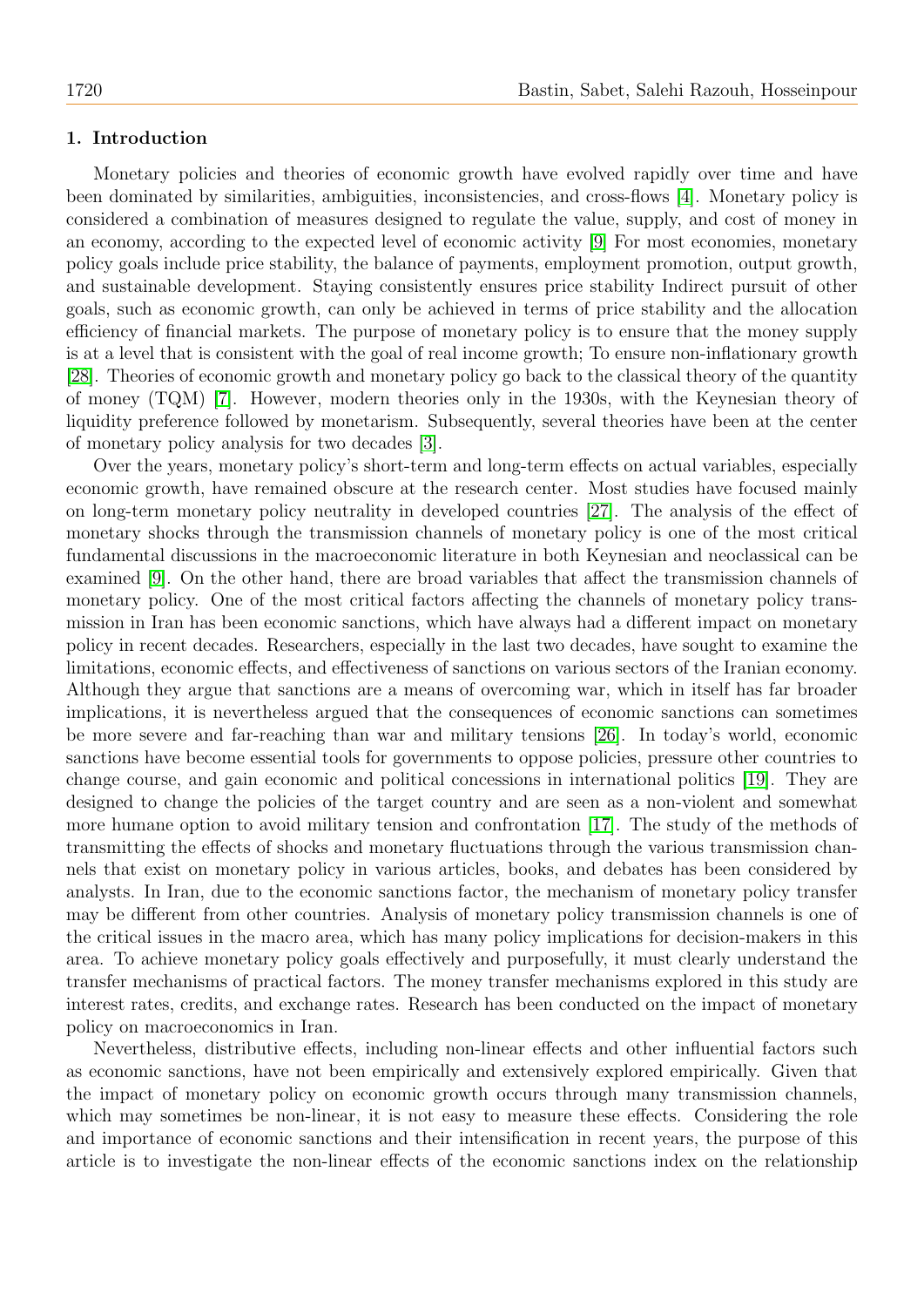between monetary policy transmission channels and economic growth in Iran during 1982-2018 with the NARDL approach.

### 2. Theoretical literature and experimental background

Classical monetary theory is the first well-known theory of monetary policy. In classical theory, some Irving Fisher money was established, which showed the relationship between monetary policy (money) and economic variables. In this theory, both the velocity of money and the output are assumed to be constant; Therefore, any increase in the amount of money ultimately, according to the theory of the amount of money, increases prices relatively. Long-term growth is affected only by real factors, and the money supply is ineffective in both the short and long term [\[7\]](#page-10-2). Keynes rejected the theory of the quantity of money, both theoretically and as a tool of applied politics. He argued to some extent that the speed of money is unstable and not constant. The quantity of money theory also assumed the absence of exchange between inflation and production [\[11\]](#page-10-4).). Keynesianism believed that the amount of money was adjusted quickly. In this theory, the demand for money was not exogenous but endogenous and depended on income and interest rates, which is expressed in the liquidity preference theory. This theory is also based on the supply relationship of liquidity preference, also known as the LM curve assumes a positive relationship between production and interest rates. The original version of the IS-LM model assumes a fixed price level and can not be used to analyze inflation but to produce in the short term [\[10\]](#page-10-5). The theory of liquidity preference combines the demand for money with the amount of money provided by the central bank to determine the level of money equilibrium. This balance turns interest rates into a monetary phenomenon. The money supply is assumed to be exogenous. Any increase in the money supply leads to a reduction in the interest rate at which the amount of money demanded equals the supply. Low-interest rates positively affect the final efficiency of capital and investment and thus lead to increased production. However, Hicks' IS-LM view of Keynesian general theory was empirically challenged [\[5\]](#page-10-6). Keynes was skeptical about the effectiveness of monetary policy when the economy was trapped in liquidity and because of uncertainty in financial markets. Keynes advocated a more prominent role in fiscal policy. Assumption of exogenous money supply in classical and Keynesian theory and in later and modern theories was challenged and left out [\[21\]](#page-11-5). Long-term interest rates are believed to have distortions in Keynesian theory in the form of volatile asset price bubbles [\[22\]](#page-11-6). The theory of monetarism was introduced in the 1950s and took its foundation from the theory of quantity of money, assuming that the velocity of money in the theory of quantity of money is generally constant; This means that nominal income is largely a function of money supply [\[6\]](#page-10-7). Monetarism maintained the exchange principle between inflation and production but kept the Phillips curve in terms of real wages, not wages [\[8\]](#page-10-8). In this theory, equilibrium in the labor market is achieved at a normal rate, and the assumptions of sticky wages prevail. Nominal stickiness in wages and prices shows that monetary policy affects real income in the short run (stabilization). An increase in the amount of money causes a temporary increase in real production (GDP) and employment in the short run but will have no effect in the long run due to the interaction of rising general prices. In the long run, the money supply is inflationary, so the theory assumes long-term monetary neutrality. HoweverMonetaryism has been challenged by technology development and the instability of money demand performance [\[28\]](#page-11-0). Monetarism also assumed the money supply to be exogenous, challenged theoretically and empirically [\[21\]](#page-11-5). The assumption of a constant velocity of money has also been challenged [\[15\]](#page-11-7). Long-term neutrality has also been challenged in the experimental literature. Real, classic, and Keynesian business cycle models have been dominated by post-populism. The differences between these theories are small and are addressed in the treatment of nominal wage adhesionsPrices are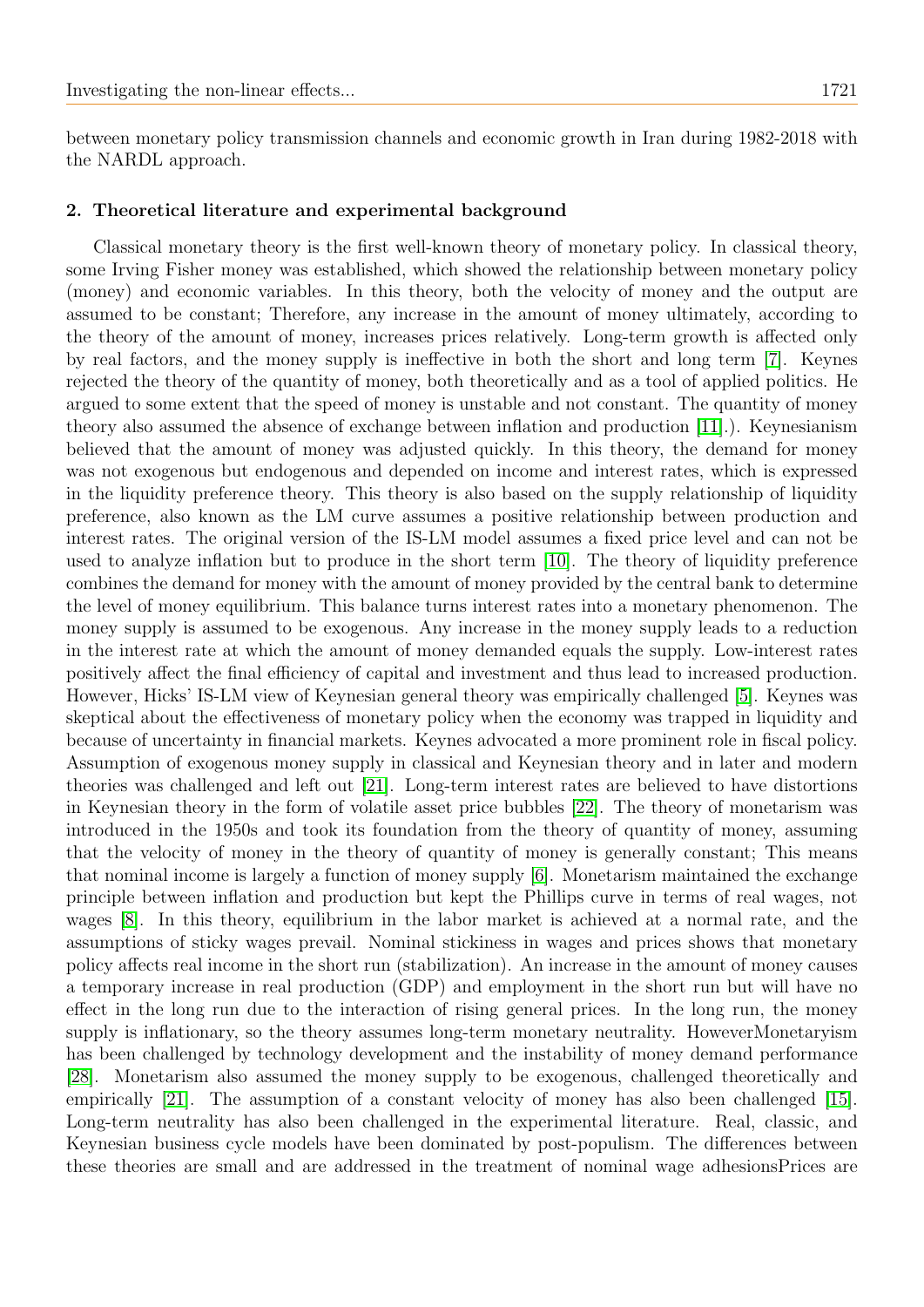relevant. This model also predicts monetary policy neutrality concerning real variables. The new classical model has four important assumptions: reasonable expectations, the natural rate hypothesis, the continuous settlement of the market, and the incomplete information of market factors. In these models, the equilibrium dynamics of employment, production, and real interest rates are determined independently of monetary policy, and changes in technology are assumed to be the only real driving force [\[18\]](#page-11-8). Overall, given what has been said, monetary policy is a combination of rules and measures that the central bank has to achieve and implement its goals. In most countries, the primary goal of monetary policy is price stability. However, central banks may have other goals, such as achieving full employment, maintaining internal financial stability, and destabilizing the external balance of payments. A change in monetary policy occurs in the face of shocks from internal and external factors that challenge monetary policy goals. Central banks implement policy changes by changing their policy instruments [\[16\]](#page-11-9). One of the most important factors influencing monetary policy in Iran has always been economic sanctions, which have almost always been imposed on the Iranian economy with ups and downs in the last 40 years. One of the first events that may occur in the context of sanctions is the relative growth of the general level of prices (inflation) and the creation of large shocks in the monetary and foreign exchange markets. This is due to declining government foreign exchange earnings and pressure on the foreign exchange market. The reason for the government's inability to properly allocate resources in different sectors of the economy and at the same time reduce the government's power to import commodity shocks will hit the general level of prices and signal a sharp rise in inflation. On the other hand, in the absence of adequate foreign exchange reserves in the face of sanctions, which acts as a deterrent, a sharp devaluation of the national currency and rapid inflation will most likely occur [\[5\]](#page-10-6). The exchange rate will intensify inflationary pressures in all economic sectors due to its position in determining the prices of raw materials, intermediate goods, capital equipment, and final goods, as well as due to its high dependence of production and consumption on the imported sector [\[20\]](#page-11-10). DiGreou emphasizes the uncertainty caused by exchange rate fluctuations and their consequences, including disruption of the price-interest rate mechanism. He states that uncertainty in the exchange rate leads to uncertainty in the future price of goods and services. Economic decisions in the field of production, investment, and consumption are affected by the price system. If prices are unpredictable, this uncertainty will affect the decisions of economic actors in these cases by disrupting the structure and operation of prices and interest rates. It affects and ultimately jeopardizes the efficiency of investment and production projects [\[5\]](#page-10-6). Rising exchange rates and inflation on the sanctioned country's access to foreign capital and technology are the most important factors affecting economic growth. Inflation at high levels destroys investment incentives and leads to a lack of optimal allocation of resources and reduced productivity of production factors, ultimately affecting domestic production and the production of commercial goods. since investment is an important factor in creating overall economic developments for all countries, especially in developing countries, special attention should be paid to providing the required capital for activities. Due to the impact of the economic and political conditions of the societies of the countries targeted by the issue of sanctions, there is a decline in the return on capital in these countries. Furthermore, the spread of insecurity and the high risk of the activities of some sectors in these countries reduce the supply of capital funds. Investment should be considered the most important channel of technology dissemination affecting the host economy by restricting the inflow of foreign capital and access to new technologies and management approaches. In general, it can be said that the economic structure of the sanctioned countries systematically increases the economic and political risks and thus reduces investment [\[1\]](#page-10-9). A review of US and allied US sanctions against Iran over the past four decades shows that following the exchange rate fluctuations in the country, uncertainty about the future has increased, and profitability is expected. Economic units are in doubt; Therefore, foreign investors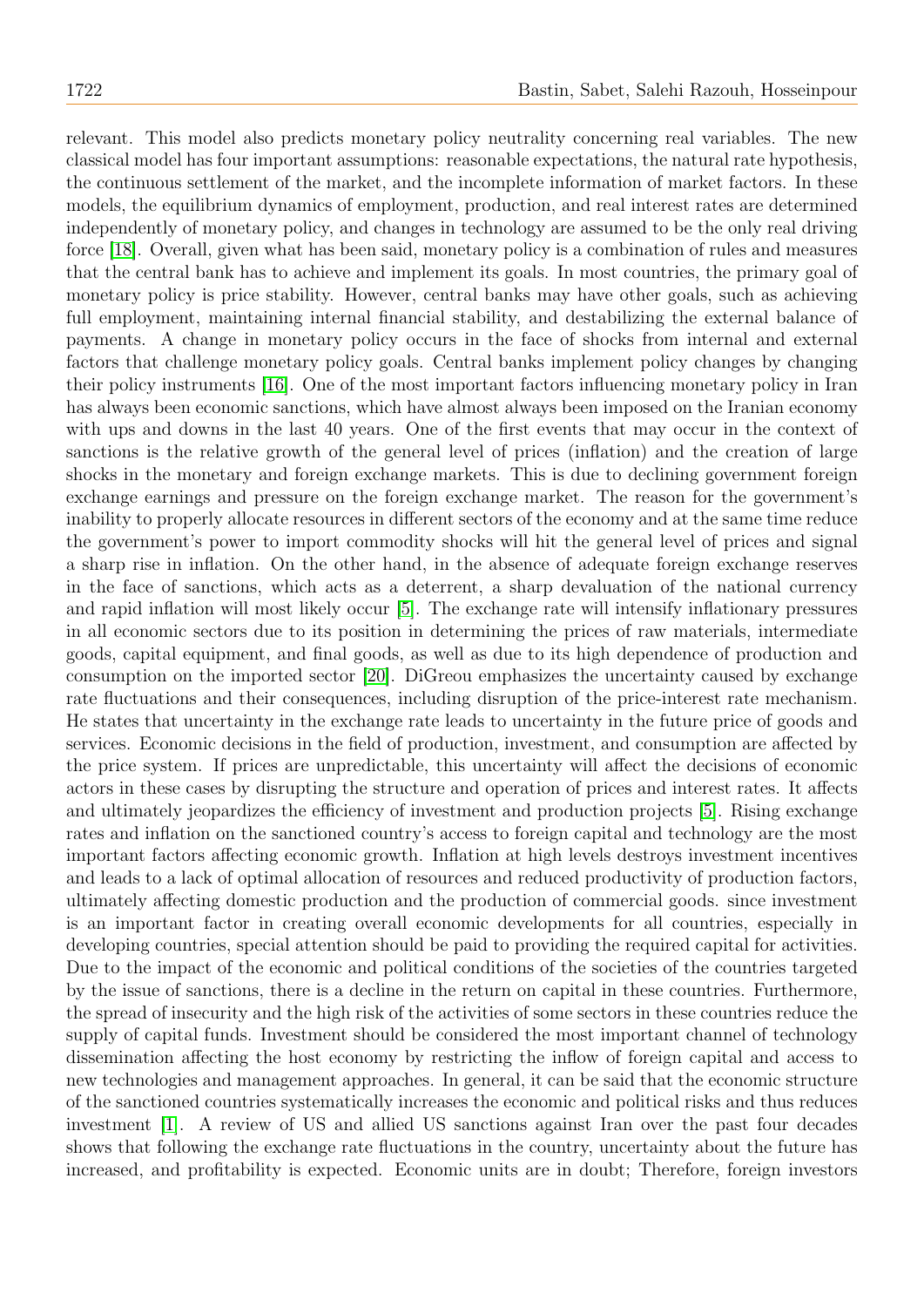are not interested in investing in the Iranian economy, and this issue has overshadowed the country's economy. It is noteworthy that with the reduction of foreign direct investment, the transfer of financial capital, technology dissemination, and other skills (management, marketing, set forth.) to the domestic economy will also decrease. Lack of required capital, limited resources, limited access to technology and management approaches, along with high transportation costs due to the poor condition of existing networks and routes. Exhaustion and limited transport fleets of the country have caused the cost of domestically produced goods to increase globally. Because of this issue, we lose a large part of our share in global markets [\[23\]](#page-11-11). Increasing the price of higher productivity inputs will reduce the use of each of the inputs in the production and service system and lead to a decrease in the unit's income and the owners of the production factors resulting in a reduction in savings and high training costs.

#### 3. Internal experimental studies

In the following, some of the most critical studies in monetary policy and its various channels are analyzed and reviewed. In a study by Raei et al. , they examined monetary shocks and channels transmitting monetary policy in the Iranian economy, emphasizing the exchange rate channel, housing prices, and credits during the period 1369 to 1395. For this purpose, positive and negative monetary shocks have been estimated using the Markov rotational model. Then the results of the model used by estimating the autoregression method with distributed intervals are estimated to have been hit. The estimated results show that the three channels of exchange rate, housing price, and credit are incapable of transmitting the effects of monetary policy in the long run. These results mean the neutralization of money in the long run. Also, despite the mentioned channels, there was an asymmetry between positive and negative shocks.

On the other hand, the credit channel has played a more substantial role in transmitting the effects of monetary policy than the other two channels. Komijani and Alinejad Mehrabani [\[12\]](#page-11-12), in another study, examine and analyze the impact of the four main channels of money transfer on the actual growth rate of the economy and inflation (i.e., interest rate channel, exchange rate channel, asset price channel (stock), and bank lending channel) using quarterly data during the period 1369 to 1387. The study results showed that in the Iranian economy, all four channels under study have the power to transfer monetary measures on the growth rate of production and inflation. Monetary policy through the bank lending channel also has the most significant impact on real output growth. On the other hand, monetary policy has had the most significant impact on inflation through the exchange rate channel. Moshiri and Vashghani [\[15\]](#page-11-7) also inA study examined the mechanism of money transfer in the Iranian economy in the framework of credit channels, exchange rates, asset prices, and interest rates using the VAR approach and quarterly data during the period 2007-2007. The results showed that the effect of monetary shock on production was not statistically significant, but the inflation response to the monetary shock has been almost simultaneous and significant. The results of the analysis of variance of production and the general level of prices also confirm the above point, so that the share of monetary base disorders from production fluctuations and inflation was equal to 5.7 and 72%, respectively. Upon the effect of production from monetary shock, transmission channels did not contribute to the transmission of monetary shock to production but effectively transmitted the inflationary effects of monetary shock. In this case, the channel share of the asset price, interest rate, exchange rate, and credit in the 9-quarter horizon are equivalent, respectively. With 35.7, 30.6, 19, and 3.2 percent and in total 88.5 percent explained the change in the general level of prices.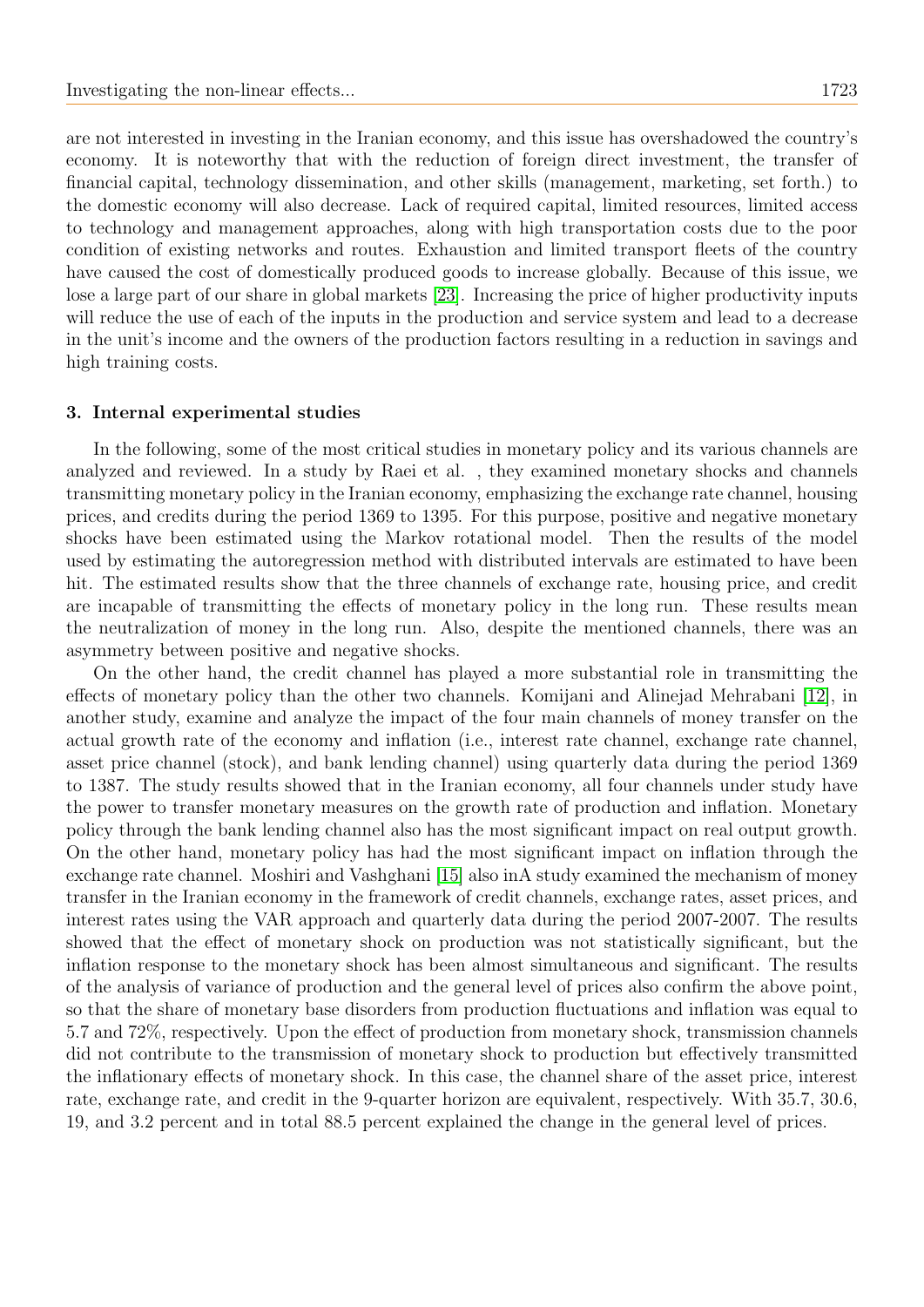### 4. Experimental foreign studies

Moeeni [\[14\]](#page-11-13) : The intergenerational effects of economic sanctions, Working Paper Series, No. 33, University of Waterloo, Canadian Labour Economics Forum (CLEF), Waterloo, this paper focuses on while economic sanctions are successful in achieving political goals, can hurt the civilian population .These negative effects could be even more detrimental and long-lasting for future generations.

Shokri [\[25\]](#page-11-14): Investigating the Impact of Economic Sanctions and Exchange Rate Uncertainty on FDI in Iran: A Fuzzy Approach, Economic growth and development, this paper focuses on Today, foreign direct investment is an important factor in creating economic changes for all countries and especially developing countries. Therefore, considering the importance of foreign direct investment in the Iranian economy.

Mahdiloo [\[13\]](#page-11-15): Ranking of Economic Sanctions and Estimating Hazard of Sanctions Index Using Fuzzy Analytical Hierarchy Process, Economic growth and development , ,Pages 47-72 this paper focuses on in last years, one of the main challenges facing the Iranian economy has been economic sanctions. These sanctions have been imposed for various reasons and have been aimed at influencing various economic sectors of Iran. Accordingly, management of the hazard of economic sanctions is one of the most important priorities of policy makers.

Anwar and Nguyen [\[2\]](#page-10-10) examined the monetary policy transmission channels in Vietnam using the SVAR method. Upon quarterly data from 1995 to 2010, this paper focuses on money transfer mechanisms in Vietnam. In particular, we examined the dynamic response of the Vietnamese economy to interest rates, exchange rates, and external shocks. The results estimated based on the Structural Vector Regression (SVAR) method show that monetary shocks significantly impact Vietnam production. The results showed that Vietnam's monetary policy towards stock external is relatively sensitive. Ulke and Broment investigated the asymmetry of monetary shocks in Turkey using the threshold vector autoregression method from 1990 to 2014 in Turkey. This study shows that there is an asymmetry in shocks in terms of size and direction of monetary shock. Torres and Rasterpo examined the asymmetry of monetary shocks in Colombia from 1994 to 2015 using the Markov rotational model. The results show that monetary shocks are adequate when housing prices are falling. Allen and Robinson examined the impact of monetary shocks on economic growth in Jamaica from 1997 to 2015. This study showed that the effects of the money transfer on inflation and exchange rates depend on the state of monetary policy. Dalhous, in a study using quarterly data in the United States and using mild transfer regression, examined the effect of monetary policy on macroeconomic variables. Findings showed that the policy of increasing the money supply through the mechanism of money transfer channels has a substantial impact on production, consumption andThey have investments. Pearsman also used the panel vector autoregression model (PSRT) to examine the impact of monetary policy on economic growth through the bank lending channel. Findings showed that the effect of monetary shocks on economic growth from the credit channel of banks depends on the source of the shock, and if the increase in lending is due to the supply side of the banking market and the monetary shock has a positive effect on inflation and growth. If the loan increase is due to the demand shock, the result will be the opposite of the previous case.

## 5. Method of model analysis and estimation

In this study, the NARDL method will investigate the non-linear effects of the sanctions index on the relationship between monetary policy channels and economic growth in Iran. This method will be briefly described below. This paper uses a special form of the NARDL approach recently developed by Sheen et al. The NARDL method with statistical asymmetric and non-linear cumulative estimation has more statistical power than the ARDL method. The NARDL method is a specific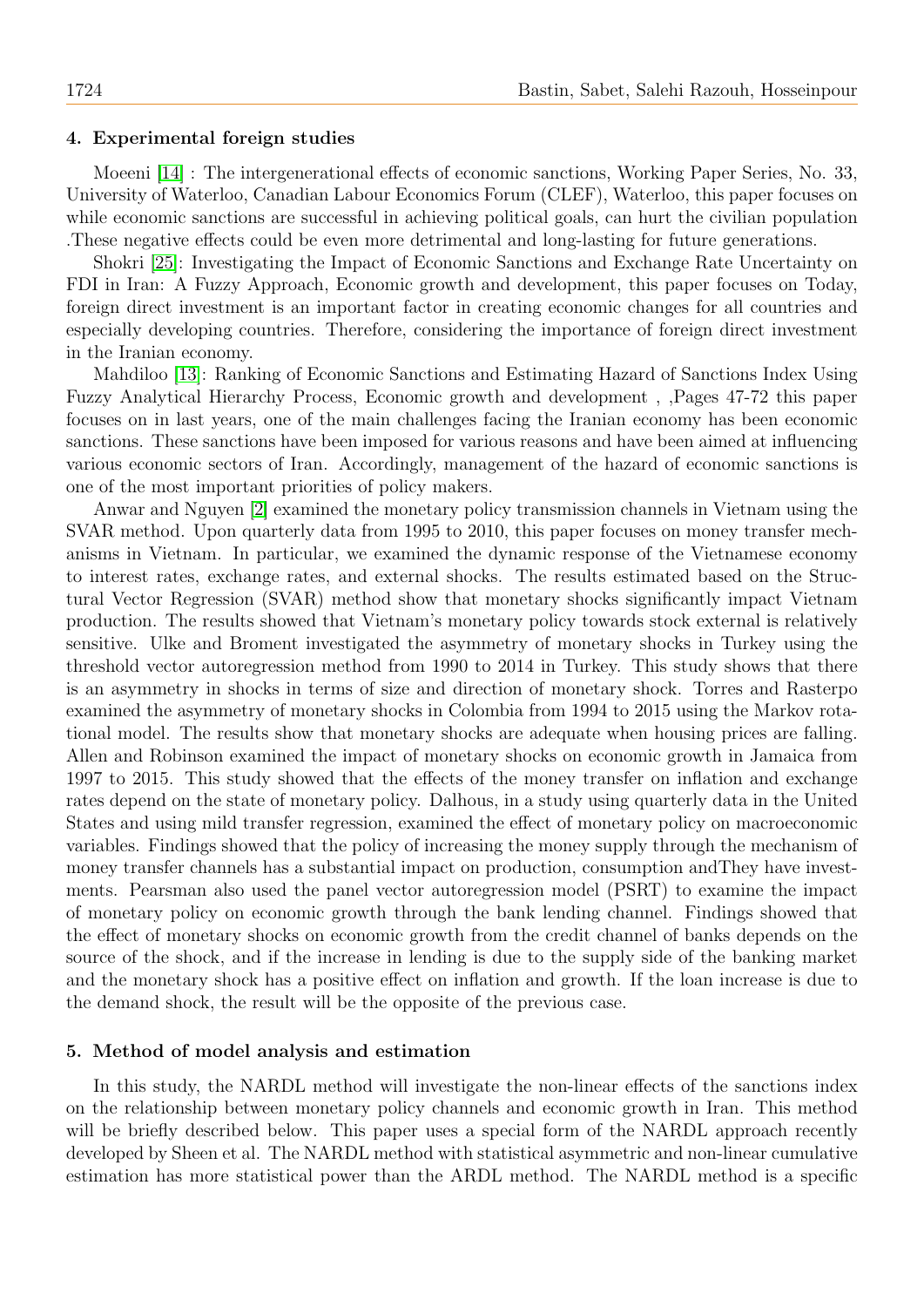format of the linear ARDL approach developed by Sons et al. was introduced and makes it possible to study the asymmetry in short-term and long-term relationships between model variables. One of the advantages of the non-linear ARDL approach over other cohesive methods is that the NARDL method is more efficient in models with low observations. On the other hand, the NARDL method is also used in a situation where the model's independent variables are endogenous [\[1\]](#page-10-9). Another advantage of the NARDL method is that it can be used regardless of whether the model variables  $I(0)$  and  $I(1)$  are a combination of the two. Furthermore, the NARDL method does not include shortterm dynamics in the error correction section and still works in low observation mode [\[5\]](#page-10-6). Applying the NARDL approach, in addition to non-linear analysis of long-term and short-term relationships between variables, can model asymmetry between variables. To estimate the non-linear effects, in the first step, the positive and negative impulses of the model's explanatory variables are calculated. For this purpose, positive impulses based on Granger and ion (2002) approach are defined as a positive cumulative sum (positive components), and from the following relation is calculated  $\Delta(X, 0)$ .

Also, adverse shocks based on Granger and ion method (2002) are defined as a negative cumulative sum (harmful components) and are calculated from the following equation.

$$
B_t = \sum_{j=1}^p \varphi_j X_{t-j} + \sum_{j=0}^q (\theta_j^+, X_{t-j}^+ + \theta_j^-, X_{t-j}^-) + \sum_{j=0}^q (\theta_j, X_{t-j}^+ + \theta_j^-, X_{t-j}) + \epsilon_t
$$
 (1)

In the following, after extracting positive and negative impulses, the model will be estimated as follows

$$
lnGDP = \alpha_0 + \alpha_1 lnCAPITAL + \alpha_2 lnGEX + \alpha_3 lnEXCHANGE + \alpha_4 lnOILPRICE
$$
  

$$
lnGDP = \beta_0 + \beta_1 lnCAPITAL + \beta_2 lnGEX + \beta_3 lnINTEREST + \beta_4 lnOILPRICE
$$
  

$$
lnGDP = \gamma_0 + \gamma_1 lnCAPITAL + \gamma lnGEX + \gamma_3 lnCREDIT + \gamma_4 lnOILPRICE
$$

Where X represents the list of explanatory variables affecting the dependent variable  $(Y)$ . In this paper, the following three equations are used to investigate monetary policy transmission channels

 $lnGDP = \varphi_0 + \varphi_1 lnCAPITAL + \varphi_2 lnGEX + \varphi_3 lnETAHRIM + \varphi_4 lnEXCHANGE + \varphi_5 lnOILPR$  $lnGDP = \omega_0 + \omega_1 lnCAPITAL + \omega_2 lnGEX + \omega_3 lnTAHRIM + \omega_4 lnINTEREST + \omega_5 lnOILPR$  $lnGDP = \theta_0 + \theta_1 lnCAPITAL + \theta_2 lnGEX + \theta_3 lnETAHRIM + \theta_4 lnCREDIT + \theta_5 lnOILPR$ 

The next step is to examine whether the Sanctions Index increases or decreases the intensity of monetary policy transmission channels (interest rates, exchange rates, and bank credits) on GDP. For this purpose, to compare the channels of monetary policy transmission in the context of sanctions, the following regressions will be estimated.

If coefficients 4, 4, and 44 increase (decrease) in Equations (7) to (9), economic sanctions increase (decrease) the intensity of the channels' impact on domestic production. Finally, the linearity or non-linearity of these effects will be measured. Table (1) presents the variables and their symbols. All statistics except the severity of the sanctions index have been collected from the Central Bank. The sanctions severity index is also extracted from the article by Mahmoudi et al.. Model variables are also entered logarithmically.

#### 6. Reliability of test results

The first principle in estimating a regression model is to examine the reliability of the model variables to avoid the problem of false regression in regression analysis. This paper examines the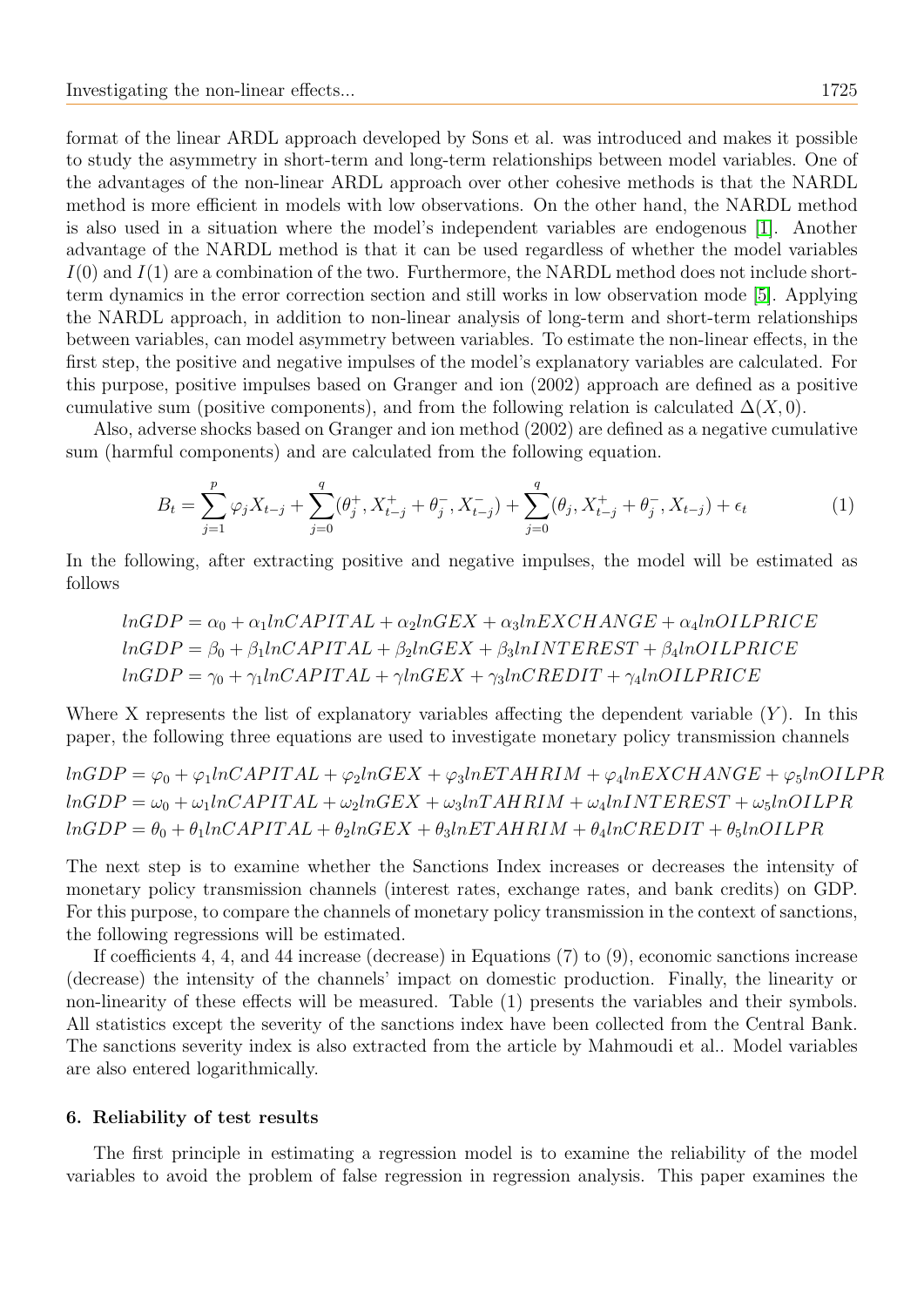| symbol               | refrence                                  | Variable name                 |  |
|----------------------|-------------------------------------------|-------------------------------|--|
| lnGDP                | Central by mahmoudi et al                 | gdp                           |  |
| <b>lnCAPITAL</b>     | Central by mahmoudi et al                 | Gross fixed capital formation |  |
| $ln$ GEX             | Central by mahmoudi et al                 | Total government expenditures |  |
| In OILPR             | Central by mahmoudi et al                 | Oil prices                    |  |
| <b>InEXCHANGE</b>    | Central by mahmoudi et al                 | Exchange rate                 |  |
| <b>InINTEREST</b>    | Central by mahmoudi et al<br>Intrest rate |                               |  |
| $ln$ CREDIT          | Central by mahmoudi et al<br>Bank credit  |                               |  |
| ln <sub>TAHRIM</sub> | Central bank of iran                      | Sanctions severity index      |  |

Table 1: Symbol and source of model variables

Table 2: ADF test results (level of variables)

<span id="page-7-0"></span>

| result   | possibility | Test statistics | variable                      |  |
|----------|-------------|-----------------|-------------------------------|--|
|          | $-2.94$     | 0.55            | Variable name                 |  |
| Unstable | $-2.94$     | $-2.32$         | gdp                           |  |
| Unstable | $-2.94$     | $-0.907$        | Gross fixed capital formation |  |
| Unstable | $-2.94$     | $-0.93$         | Total government expenditures |  |
| Unstable | $-2.94$     | $-0.77$         | Oil prices                    |  |
| Unstable | $-2.94$     | $-1.39$         | Exchange rate                 |  |
| Unstable | $-2.94$     | $-1.61$         | Interest rate                 |  |
| Unstable | $-2.94$     | $-3.29$         | Sanctions severity index      |  |

reliability of the research variables from the generalized Dickey-Fuller unit (ADF) root test. Tables [2](#page-7-0) and [3](#page-7-1) show the ADF test results at the first level and difference, respectively.

The results of the ADF test in Table [2](#page-7-0) show that for the research variables except for the sanction index, the absolute value of ADF calculation is smaller than the critical values. Therefore, these variables are unstable. The results of the reliability test for the first-order difference of unstable variables are presented in Table [3.](#page-7-1)

<span id="page-7-1"></span>

| result   | possibility | Test statistics | variable                      |  |  |
|----------|-------------|-----------------|-------------------------------|--|--|
|          | $-2.94$     | 3.67            | Variable name                 |  |  |
| Unstable | $-2.94$     | $-2.32$         | gdp                           |  |  |
| Unstable | $-2.94$     | $-0.907$        | Gross fixed capital formation |  |  |
| Unstable | $-2.94$     | $-0.93$         | Total government expenditures |  |  |
| Unstable | $-2.94$     | $-0.77$         | Oil prices                    |  |  |
| Unstable | $-2.94$     | 3.25            | Exchange rate                 |  |  |
| Unstable | $-2.94$     | $-1.61$         | Interest rate                 |  |  |
| Unstable | $-2.94$     | $-3.29$         | Sanctions severity index      |  |  |

Table 3: ADF test results (first difference of variables)

According to Table [2,](#page-7-0) it can be concluded that the unknown variables remain the same once differentiated; That is, they are accumulated of the first degree or  $I(1)$ . Due to the increase in relationships and estimation models, only asymmetric summative results, long-run relationships, and ECM coefficient will be presented. Due to the increase in relationships and estimation models, only asymmetric summative results, long-run relationships, and ECM coefficient will be presented. In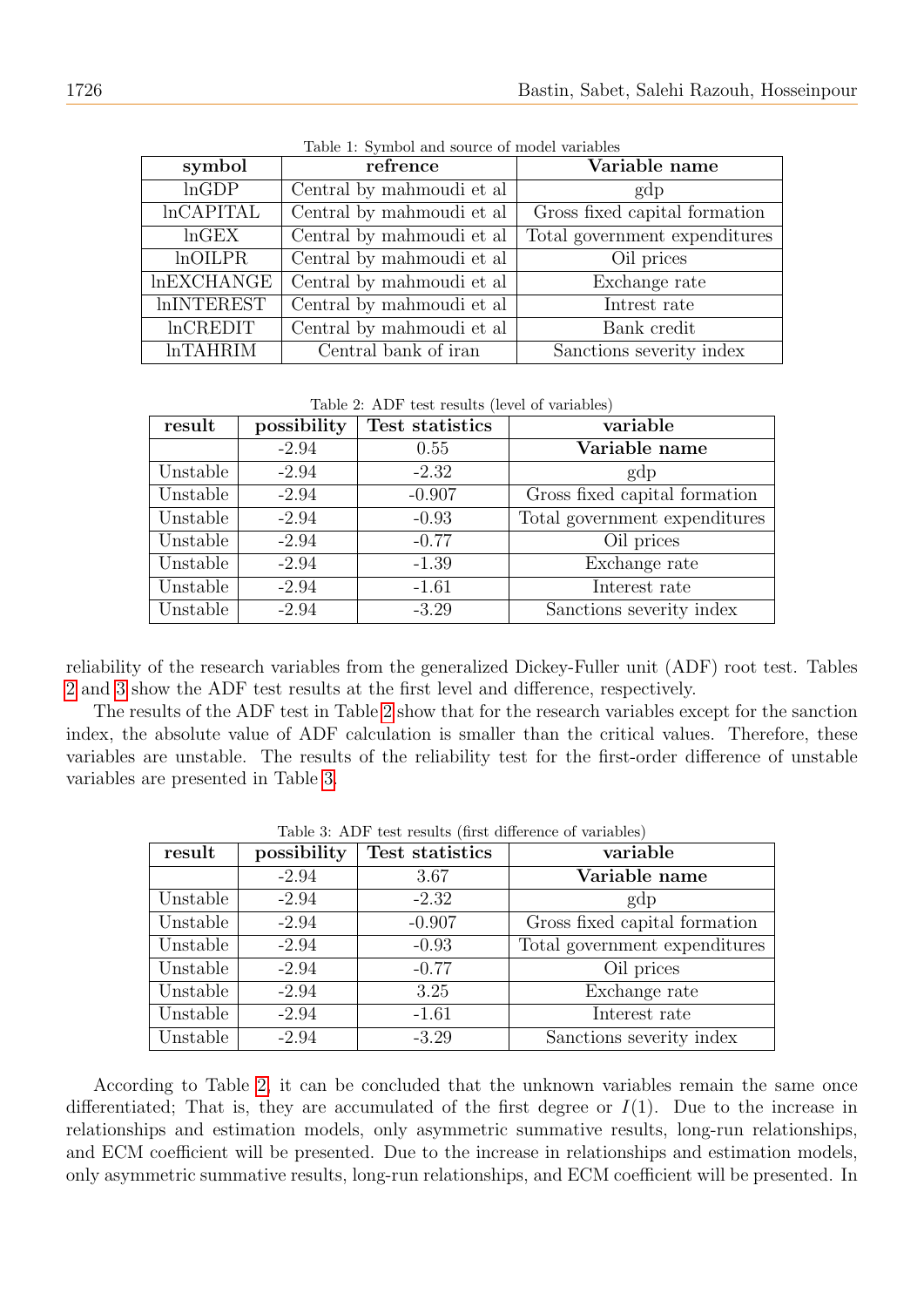<span id="page-8-0"></span>the following, the results of the symmetric cohesive relationship of the research models are presented separately.

| At the 90 level |      | At the 95 level |      | statistics | model |
|-----------------|------|-----------------|------|------------|-------|
|                 |      |                 |      |            |       |
|                 |      |                 |      | 4.66       | model |
|                 |      |                 |      | 5.11       | model |
| 2.45            | 3.52 | 2.86            | 4.01 | 4.78       | model |
|                 |      |                 |      | 4.18       | model |
|                 |      |                 |      | 5.03       | model |
|                 |      |                 |      | 4.32       | model |

Table 4: Symmetric congruent results of the studied models

Since the test statistic is higher than the critical values presented in Table [4,](#page-8-0) the hypothesis of no cumulative relationship between the variables of research models has been rejected. The results of long-run relationships and error correction coefficients in different models are shown below.

| Model 4      |              | , о. тезано от езишалнот от юнg-естни сосписилно ани сттот согтеслия сосписил (пюцею т<br>Model 1 |              |                 |
|--------------|--------------|---------------------------------------------------------------------------------------------------|--------------|-----------------|
| Statistics t | coefficien t | Statistics t                                                                                      | coefficien t | variable        |
| (3.09)       | 0.68         | (3.02)                                                                                            | 0.76         |                 |
| (2.11)       | (0.053)      | (2.03)                                                                                            | 0.0675       | <b>LCAPITAL</b> |
| $(-1.89)$    | $(-0.076)$   | $(-2.01)$                                                                                         | $-0.0543$    | <b>LEXCH</b>    |
| (0.99)       | (0.0573)     | (1.11)                                                                                            | (0.0675)     | <b>LGEX</b>     |
| (1.97)       | (0.082)      | (1.94)                                                                                            | (0.0989)     | <b>LOIL</b>     |
| $(-4.34)$    | $-0.0565$    |                                                                                                   |              | $LTAHRIM +$     |
| $(-1.89)$    | $-0.0242$    |                                                                                                   |              | LTAHRIM-        |
| $-1.93$      | $-0.289$     | $-1.98$                                                                                           | $-0.356$     | ECM             |

<span id="page-8-1"></span>Table 5: Results of estimation of long-term coefficients and error correction coefficient (models 1 and 4)

The results of Table [5](#page-8-1) show that the long-term effect of the sanctions index on economic growth has been negative and significant. The imposition of economic sanctions will lead to instability and uncertainty in the process of relative prices, investment, as well as exchange rate fluctuations. It will create an unstable and uncertain environment in the economy that will jeopardize investment and business. In this instability, too, the process of saving and investing is irrational; the optimal allocation of resources will not be possible and will negatively affect economic growth. The results also show that the ECM coefficient decreased with the introduction of sanctions in the model. In other words, the sanctions index has increased the speed of reaching equilibrium in the event of a shock to GDP. In Table [6,](#page-8-2) the symmetry results of the sanctions index coefficient are calculated.

<span id="page-8-2"></span>Table 6: Results of symmetry or asymmetry of the effects of the sanctions index in the model (4)

| $C(1)^{+} = C(2)^{-}$                |
|--------------------------------------|
| The number of probability statistics |
| 0.0046(0.76)                         |

The results of Table [4](#page-8-0) indicate the rejection of the hypothesis that the coefficients of positive and negative shocks of the sanctions index are equal. These results indicate the asymmetric and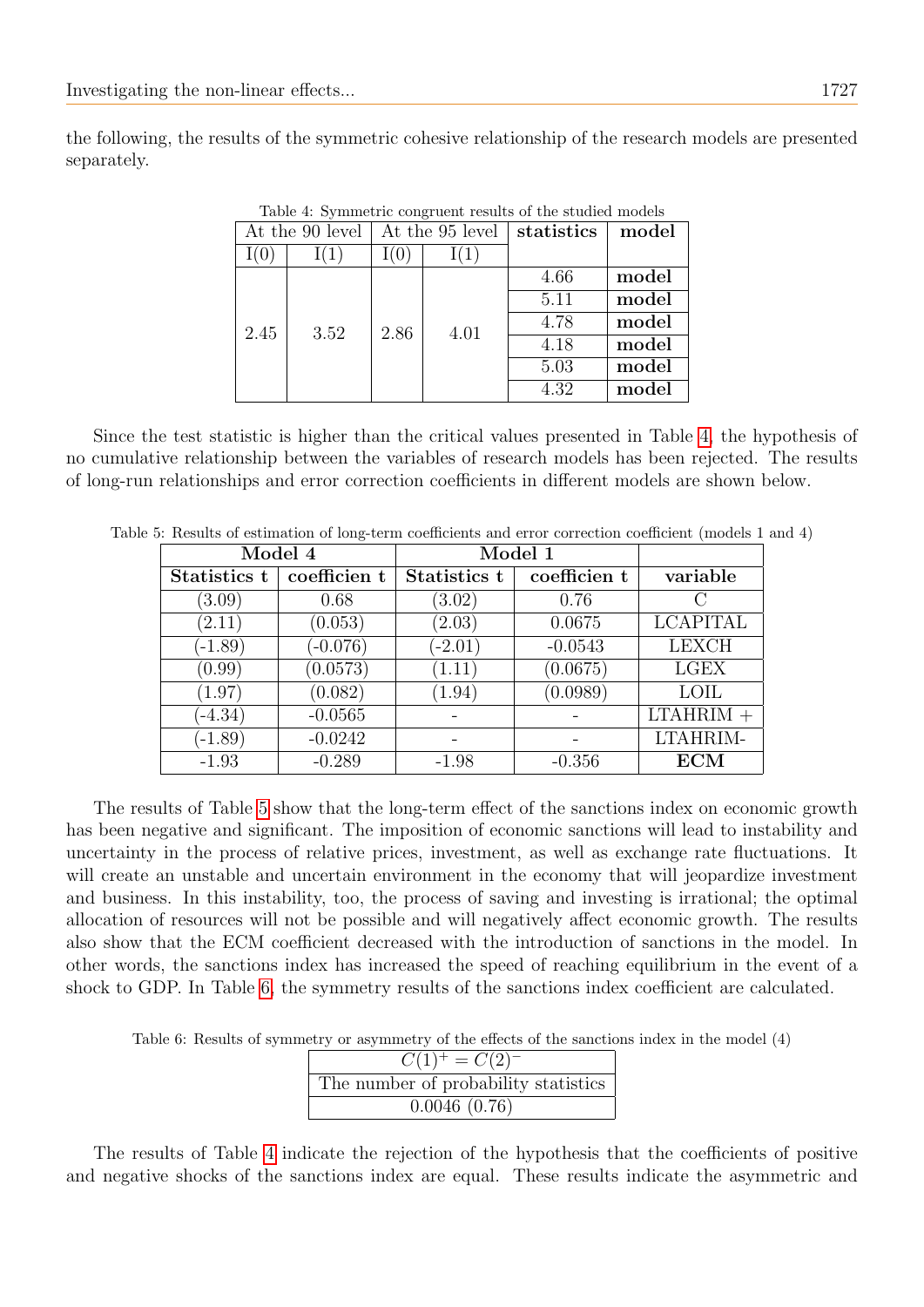consequently non-linear effects of the sanctions index on economic growth. The results of models (2)

|              | Model 5      |              | Model 2      |                  |
|--------------|--------------|--------------|--------------|------------------|
| Statistics t | coefficien t | Statistics t | coefficien t | variable         |
| (2.43)       | 0.38         | (2.21)       | 0.45         |                  |
| (2.09)       | 0.053        | (1.98)       | 0.0564       | <b>LCAPITAL</b>  |
| $(-1.25)$    | $-0.0454$    | $(-1.43)$    | $-0.0367$    | <b>LINTEREST</b> |
| (1.14)       | 0.0573       | (1.34)       | 0.108        | <b>LGEX</b>      |
| (1.76)       | 0.082        | (1.89)       | 0.0895       | <b>LOIL</b>      |
| $(-2.45)$    | $-0.043$     |              |              | $LTAHRIM +$      |
| $(-1.66)$    | $-0.017$     |              |              | LTAHRIM-         |
| $-1.99$      | $-0.234$     | $-2.11$      | $-0.276$     | ECM              |

Table 7: Results of estimating long-term coefficients and error correction coefficient (models 2 and 5)

The results of estimating models (2) and (5) show that interest rates have not had a significant effect on economic growth.

Table 8: Results of symmetry or asymmetry of the effects of the sanctions index in the model (4)

| $\overline{C(1)}^+ = C(2)^-$         |
|--------------------------------------|
| The number of probability statistics |
| 0.0046(0.76)                         |

Also, as in the estimation results of Model (3), the sanctions in Model (5) were asymmetric and, therefore non-linear.

<span id="page-9-1"></span>Table [9](#page-9-1) shows the estimates of models (3) and (6)

Table 9: Results of estimating long-term coefficients and error correction coefficient (models 3 and 6)

|              | Model 5      |              | Model 2      |                  |
|--------------|--------------|--------------|--------------|------------------|
| Statistics t | coefficien t | Statistics t | coefficien t | variable         |
| (2.43)       | 0.38         | (2.21)       | 0.45         |                  |
| (2.09)       | 0.053        | (1.98)       | 0.0564       | <b>LCAPITAL</b>  |
| $(-1.25)$    | $-0.0454$    | $(-1.43)$    | $-0.0367$    | <b>LINTEREST</b> |
| (1.14)       | 0.0573       | (1.34)       | 0.108        | <b>LGEX</b>      |
| (1.76)       | 0.082        | (1.89)       | 0.0895       | <b>LOIL</b>      |
| $(-2.45)$    | $-0.043$     |              |              | $LTAHRIM +$      |
| $(-1.66)$    | $-0.017$     |              |              | LTAHRIM-         |
| $-1.99$      | $-0.234$     | $-2.11$      | $-0.276$     | <b>ECM</b>       |

According to the results of Table [9,](#page-9-1) bank credits have had a positive and significant effect on economic growth, which is also strengthened by the inclusion of the inflation index in the model. Bank credit is a crucial factor in economic development with the aim of access to credit resources, to create job opportunities to improve their economic and social situation and a tool for earning income and investment and pave the way for increasing production and consequently economic growth. These results indicate that in the face of sanctions, and reduced access to international credit, reference to domestic bank credit and financing of investment projects increases.

<span id="page-9-0"></span>and (5) are presented in Table [7.](#page-9-0)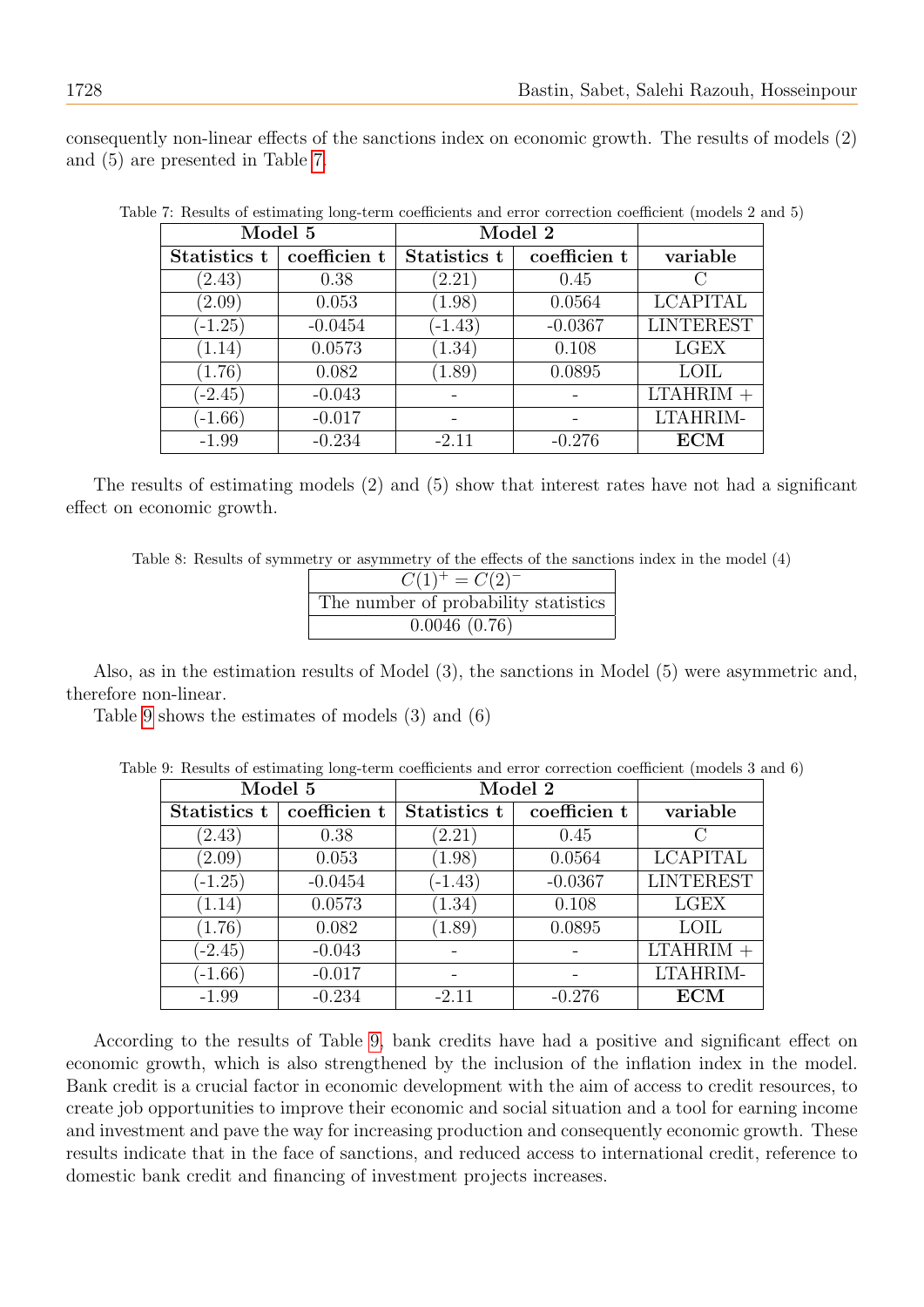| $\overline{C(1)}^+ = C(2)^-$         |
|--------------------------------------|
| The number of probability statistics |
| 0.0046(0.76)                         |

Table 10: Results of symmetry or asymmetry of the effects of the sanctions index in the model (6)

Also, like the estimation results of models (3) and (5), the results of model (6) were asymmetric and therefore non-linear.

#### 7. Conclusion and recommendations

This article examines the theoretical and empirical literature on the relationship between monetary policy and economic growth in the context of economic sanctions. This article also provides an overview of how monetary policy transitions to economic growth when the sanctions index enters the model. Although there are extensive studies on the relationship between monetary policy and economic growth in Iran, we found no study on the role of sanctions in the monetary policy transfer review channels. The results of this study indicate a non-linear relationship between sanctions and economic growth in Iran. These results also show that the declining effect of the exchange rate on economic growth has been strengthened by the rejection of the models under review; sanctions have strengthened the positive effect of bank credit on economic growth. This study showed that economic sanctions are an essential variable in examining the relationship between monetary policy and economic growth. This variable and its effects should not be ignored in studies of monetary policy. Efforts to maintain monetary value  $\overline{\ }$  by increasing foreign exchange  $\overline{\ }$  reserves to reduce the pressure on the exchange rate to rise. In addition, the prosperity of the non-oil sector in the reduction of the effects of sanctions and economic growth can be considered by policymakers. It is also suggested that the government while managing the budget, prevent high construction costs from derailing it by boosting effective demand in the economy.

#### References

- <span id="page-10-9"></span>[1] A. Alesina and R. Perotti, Income distribution, political instability, and investment, Eur. Econ. Rev. 40(6) (1996) 1203–1228.
- <span id="page-10-10"></span>[2] S. Anwar and L.P. Nguyen, Is foreign direct investment productive? a case study of the region of Vietnam, J. Bus. Res. 67(7) (2013) 1376–1387.
- <span id="page-10-3"></span>[3] P. Arestis and M.C. Sawyer, A critical reconsideration of the foundations of monetary policy in the new consensus macroeconomic framework, Cambridge J. Econ. 32 (5) (2008) 761-79.
- <span id="page-10-0"></span>[4] S.A. Asongu, A note on the long-run neutrality of monetary policy: new empirics, European Econ. Lett. 3 (1)  $(2014)$  1–6.
- <span id="page-10-6"></span>[5] E. Bakhshaish and H. Mostafaei, Investigating the effects of economic sanctions on two oil and gas industries in Iran, International Conference on Economics in the Conditions of Sanctions, Babolsar, 2013.
- <span id="page-10-7"></span>[6] M. Friedman and A. Schwartz, Monetary Statistics of the United States: Estimates, Sources, Methods, Columbia Univ Pr. NewYork, 1970.
- <span id="page-10-2"></span>[7] J. Gali, Monetary policy, inflation and business cycle: An introduction to the New Keynesian Framework, Princeton University Press. 2008.
- <span id="page-10-8"></span>[8] J. Gottschalk, Monetary Policy and German Unemployment Problem in Macroeconomic Models, Springer, Berlin, Heidelberg. German, 2005.
- <span id="page-10-1"></span>[9] E.D.K. Havi and P. Enu, The effect of fiscal policy and monetary policy on Ghana's economic growth: which policy is more potent?, J. Empir. Finance.  $3(2)(2014)$  61–75.
- <span id="page-10-5"></span>[10] J.R. Hicks, Mr. Keynes and the classics: a suggested interpretation, J. Econom. 5 (2) (1937) 147–159.
- <span id="page-10-4"></span>[11] J.M. Keynes, The General Theory of Employment, Interest and Money, Macmillan. London, 1936.